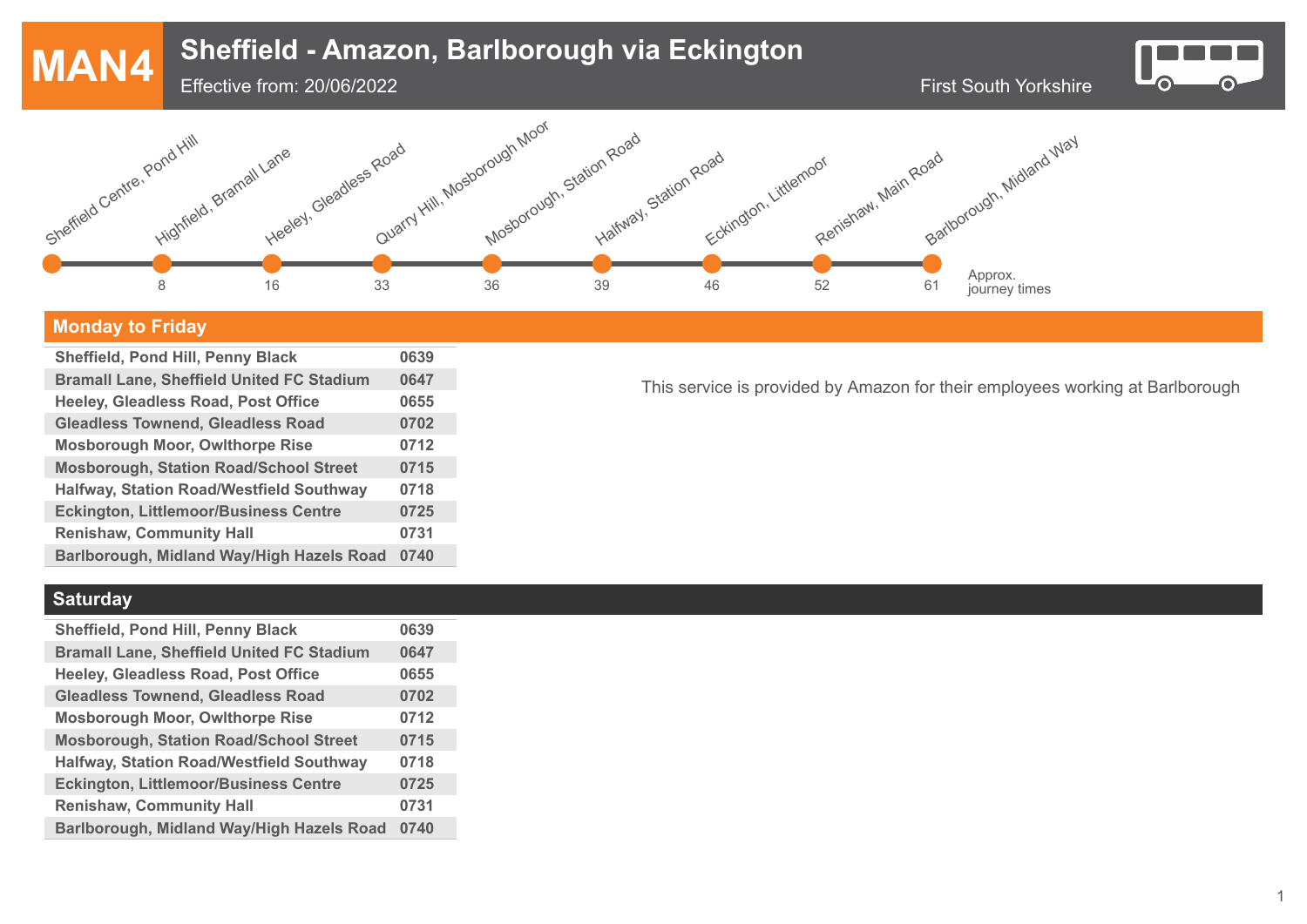

#### **Sunday**

| <b>Sheffield, Pond Hill, Penny Black</b>         | 0639 |
|--------------------------------------------------|------|
| <b>Bramall Lane, Sheffield United FC Stadium</b> | 0647 |
| Heeley, Gleadless Road, Post Office              | 0655 |
| <b>Gleadless Townend, Gleadless Road</b>         | 0702 |
| <b>Mosborough Moor, Owlthorpe Rise</b>           | 0712 |
| <b>Mosborough, Station Road/School Street</b>    | 0715 |
| <b>Halfway, Station Road/Westfield Southway</b>  | 0718 |
| <b>Eckington, Littlemoor/Business Centre</b>     | 0725 |
| <b>Renishaw, Community Hall</b>                  | 0731 |
| Barlborough, Midland Way/High Hazels Road        | 0740 |
|                                                  |      |

This service is provided by Amazon for their employees working at Barlborough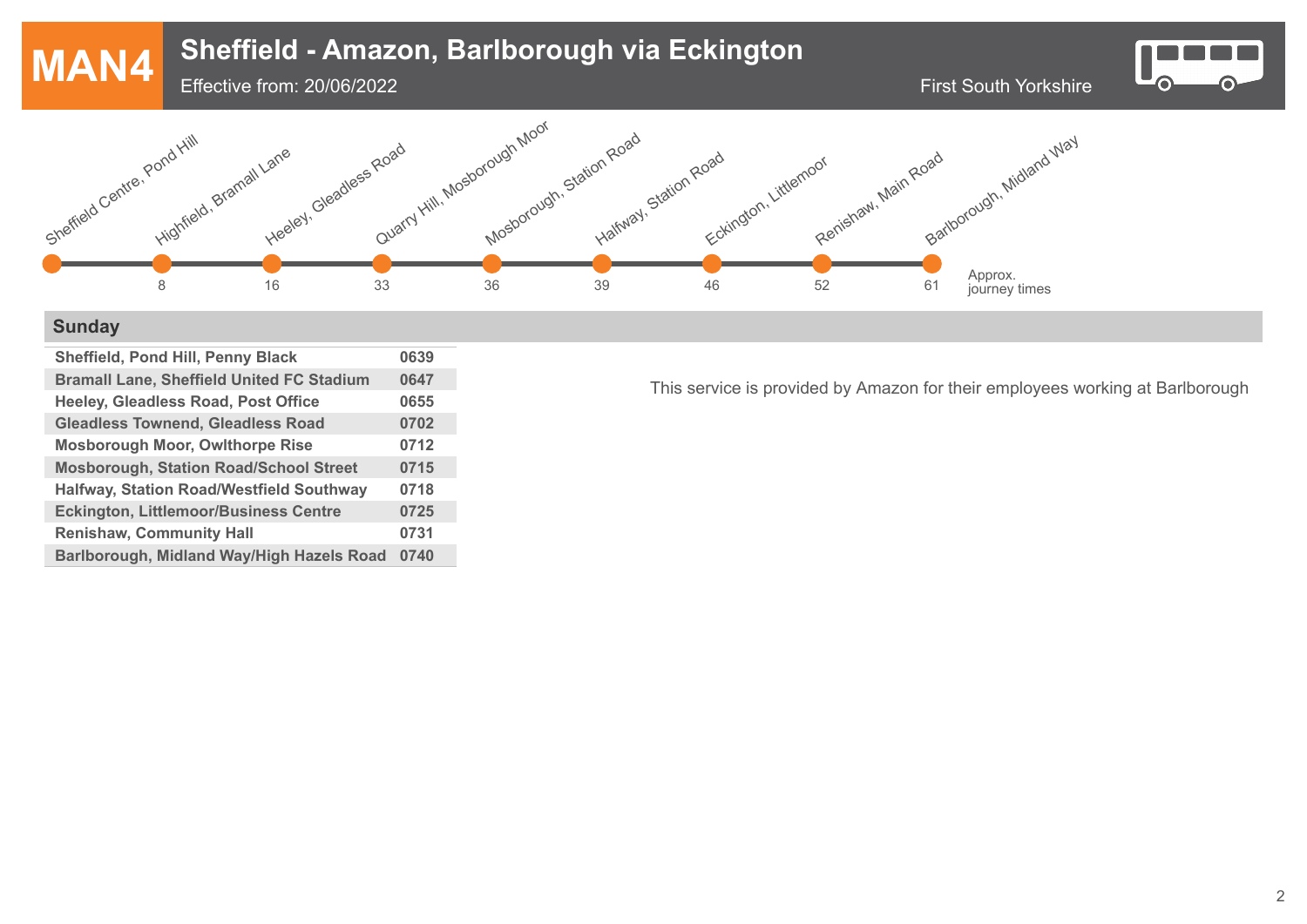

#### **Monday to Friday**

| Barlborough, Midland Way/High Hazels Road     | 1850 |
|-----------------------------------------------|------|
| <b>Renishaw, Community Hall</b>               | 1859 |
| <b>Eckington, Littlemoor/Business Centre</b>  | 1905 |
| Halfway, Station Road nr. The Plantin         | 1912 |
| <b>Mosborough, Station Road/School Street</b> | 1915 |
| <b>Mosborough Moor, Owlthorpe Rise</b>        | 1918 |
| <b>Gleadless Townend, Ridgeway Road</b>       | 1928 |
| Heeley, Richards Road, Post Office            | 1935 |
| <b>Bramall Lane, Denby Street</b>             | 1943 |
| <b>Sheffield, Pond Hill, Penny Black</b>      | 1951 |

This service is provided by Amazon for their employees working at Barlborough

### **Saturday**

| Barlborough, Midland Way/High Hazels Road     | 1850 |
|-----------------------------------------------|------|
| <b>Renishaw, Community Hall</b>               | 1859 |
| <b>Eckington, Littlemoor/Business Centre</b>  | 1905 |
| Halfway, Station Road nr. The Plantin         | 1912 |
| <b>Mosborough, Station Road/School Street</b> | 1915 |
| <b>Mosborough Moor, Owlthorpe Rise</b>        | 1918 |
| <b>Gleadless Townend, Ridgeway Road</b>       | 1928 |
| <b>Heeley, Richards Road, Post Office</b>     | 1935 |
| <b>Bramall Lane, Denby Street</b>             | 1943 |
| <b>Sheffield, Pond Hill, Penny Black</b>      | 1951 |